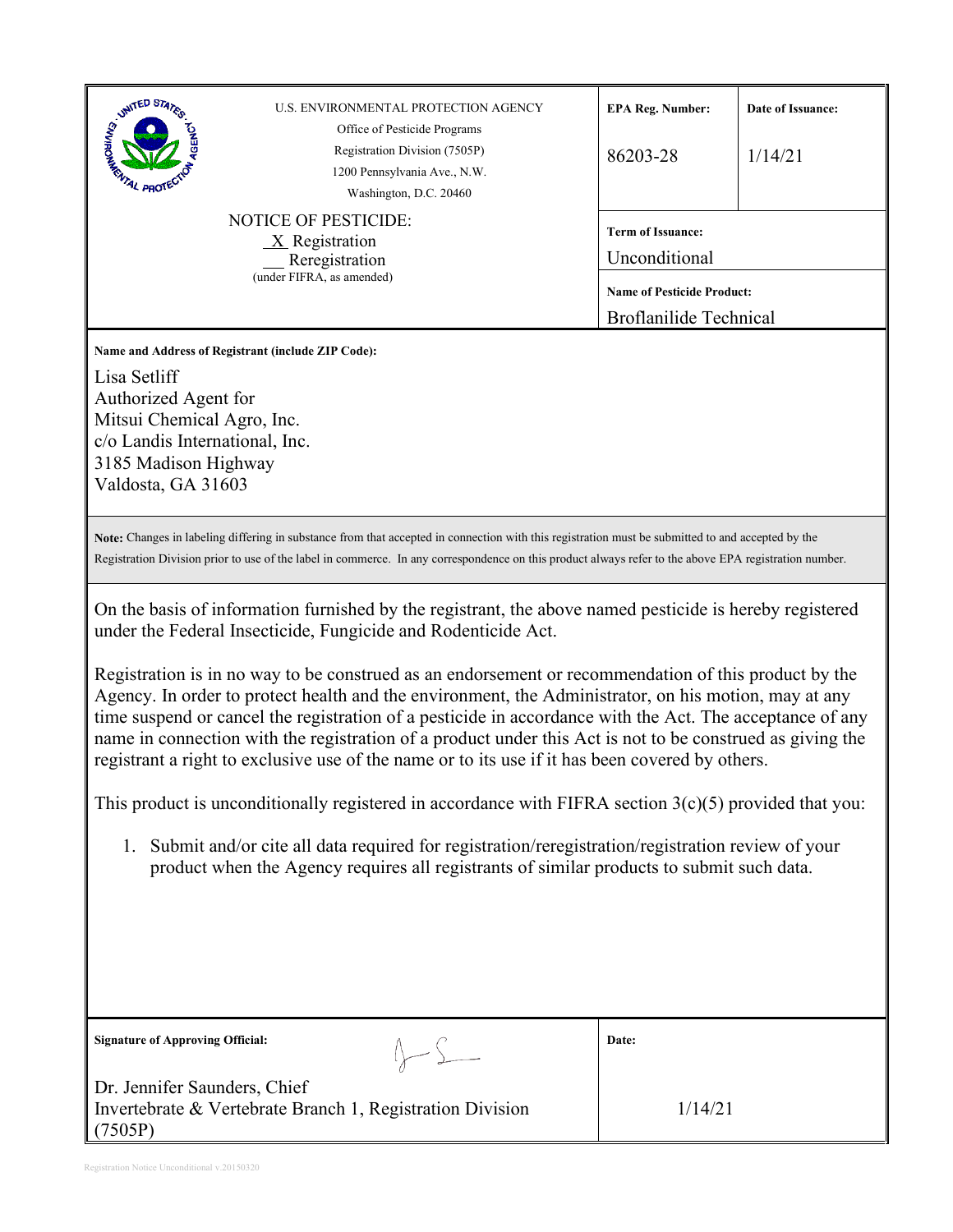Page 2 of 2 EPA Reg. No. 86203-28 Decision No. 537415

EPA Form 8570-6

- 2. Make the following label changes before you release the product for shipment:
	- Revise the EPA Registration Number to read, "EPA Reg. No. 86203-28."
- 3. Submit one copy of the revised final printed label for the record before you release the product for shipment.

Should you wish to add/retain a reference to the company's website on your label, then please be aware that the website becomes labeling under the Federal Insecticide Fungicide and Rodenticide Act and is subject to review by the Agency. If the website is false or misleading, the product would be misbranded and unlawful to sell or distribute under FIFRA section 12(a)(1)(E). 40 CFR 156.10(a)(5) list examples of statements EPA may consider false or misleading. In addition, regardless of whether a website is referenced on your product's label, claims made on the website may not substantially differ from those claims approved through the registration process. Therefore, should the Agency find or if it is brought to our attention that a website contains false or misleading statements or claims substantially differing from the EPA approved registration, the website will be referred to the EPA's Office of Enforcement and Compliance.

If these conditions are not complied with, the registration will be subject to cancellation in accordance with FIFRA section 6. Your release for shipment of the product constitutes acceptance of these conditions. A stamped copy of the label is enclosed for your records. Please also note that the record for this product currently contains the following CSFs:

• Basic CSF dated  $10/05/2017$ 

If you have any questions, please contact Jennifer Gaines by phone at (703) 305-5967, or via email at [gaines.jennifer@epa.gov.](mailto:gaines.jennifer@epa.gov)

Enclosure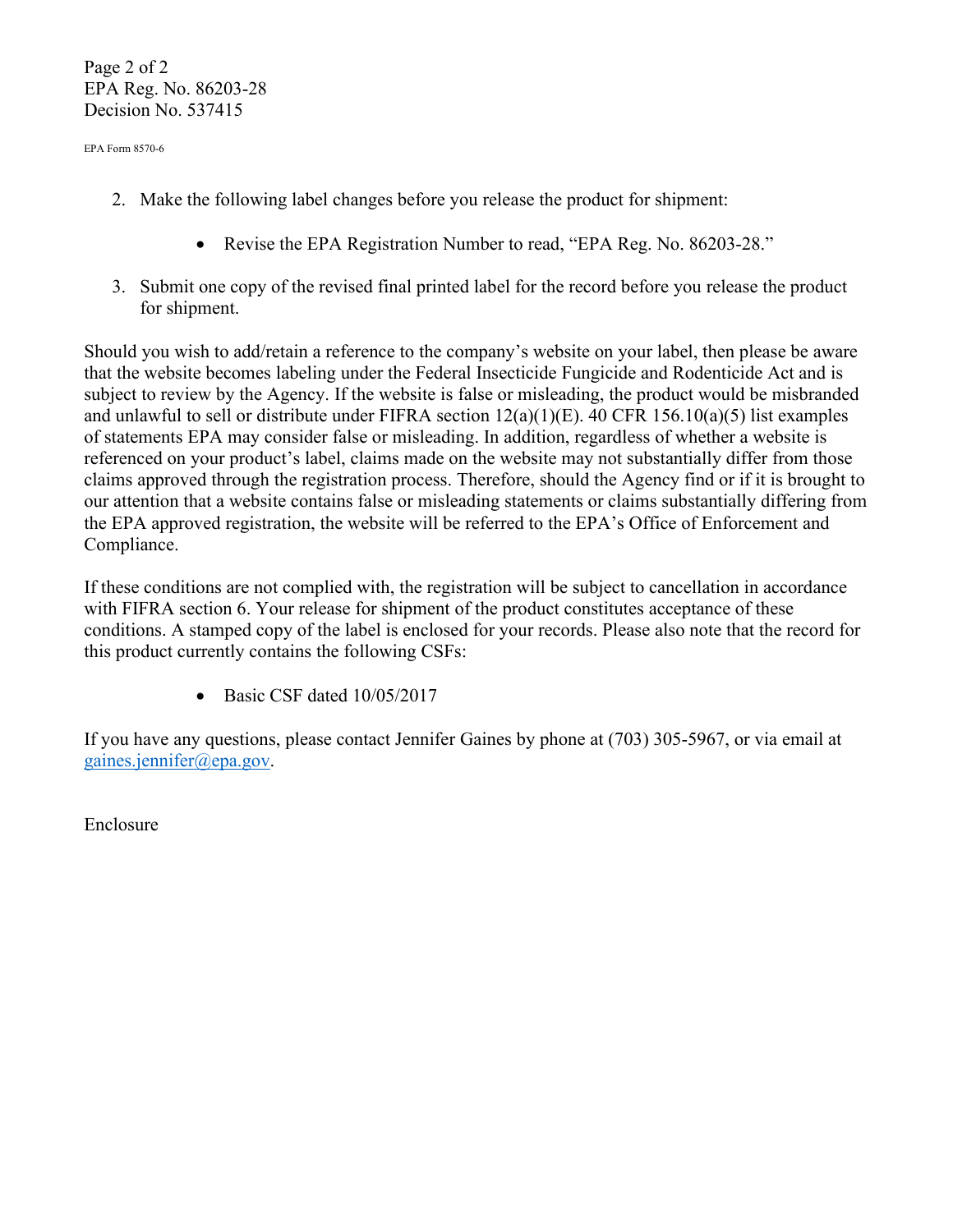# **ACCEPTED**

Jan 14, 2021

Under the Federal Insecticide, Fungicide and Rodenticide Act as amended, for the pesticide registered under EPA Reg. No. 86203-28

# **Broflanilide Technical**

# FOR FORMULATION ONLY INTO REGISTERED END-USE INSECTICIDE PRODUCTS

## **Active Ingredient:**

| Broflanilide* |        |
|---------------|--------|
|               |        |
| Total:        | 100.0% |

\**3-(benzoylmethylamino)-N-[2-bromo-4-[1,2,2,2-tetrafluoro-1-(trifluoromethyl)ethyl]-6-(trifluoromethyl)phenyl]-2 fluorobenzamide*

EPA Reg. No.: 86203-XXX EPA Establishment No.: XXX

# **KEEP OUT OF REACH OF CHILDREN CAUTION**

*See side/back panels for additional precautionary statements*

| <b>FIRST AID</b>    |                                                                                                                                                                                                                                                                                          |  |
|---------------------|------------------------------------------------------------------------------------------------------------------------------------------------------------------------------------------------------------------------------------------------------------------------------------------|--|
| If on Skin          | • Take off contaminated clothing.<br>• Rinse skin immediately with plenty of water for 15-20 minutes.<br>• Call a poison control center or doctor for further treatment advice.                                                                                                          |  |
| <b>If Swallowed</b> | • Call poison control center or doctor immediately for treatment advice.<br>• Have person sip a glass of water if able to swallow.<br>• Do not induce vomiting unless told to do so by the poison control center or doctor.<br>• Do not give anything by mouth to an unconscious person. |  |
| If in Eyes          | • Hold eye open and rinse slowly and gently with water for 15-20 minutes.<br>• Remove contact lenses, if present, after the first 5 minutes, then continue rinsing eye.<br>• Call a poison control center or doctor for further treatment advice.                                        |  |
| <b>If Inhaled</b>   | • Move person to fresh air.<br>• If person is not breathing, call 911 or an ambulance, then give artificial respiration,<br>preferably mouth-to-mouth, if possible.<br>• Call poison control center or doctor for treatment advice.                                                      |  |

Net Contents: 20, 50, 100, 500, 800 kg

Manufactured By: **MITSUI CHEMICALS AGRO, INC.** Nihonbashi Dia Building 1-19-1 Nihonbashi Chuo-ku, Tokyo 103-0027 JAPAN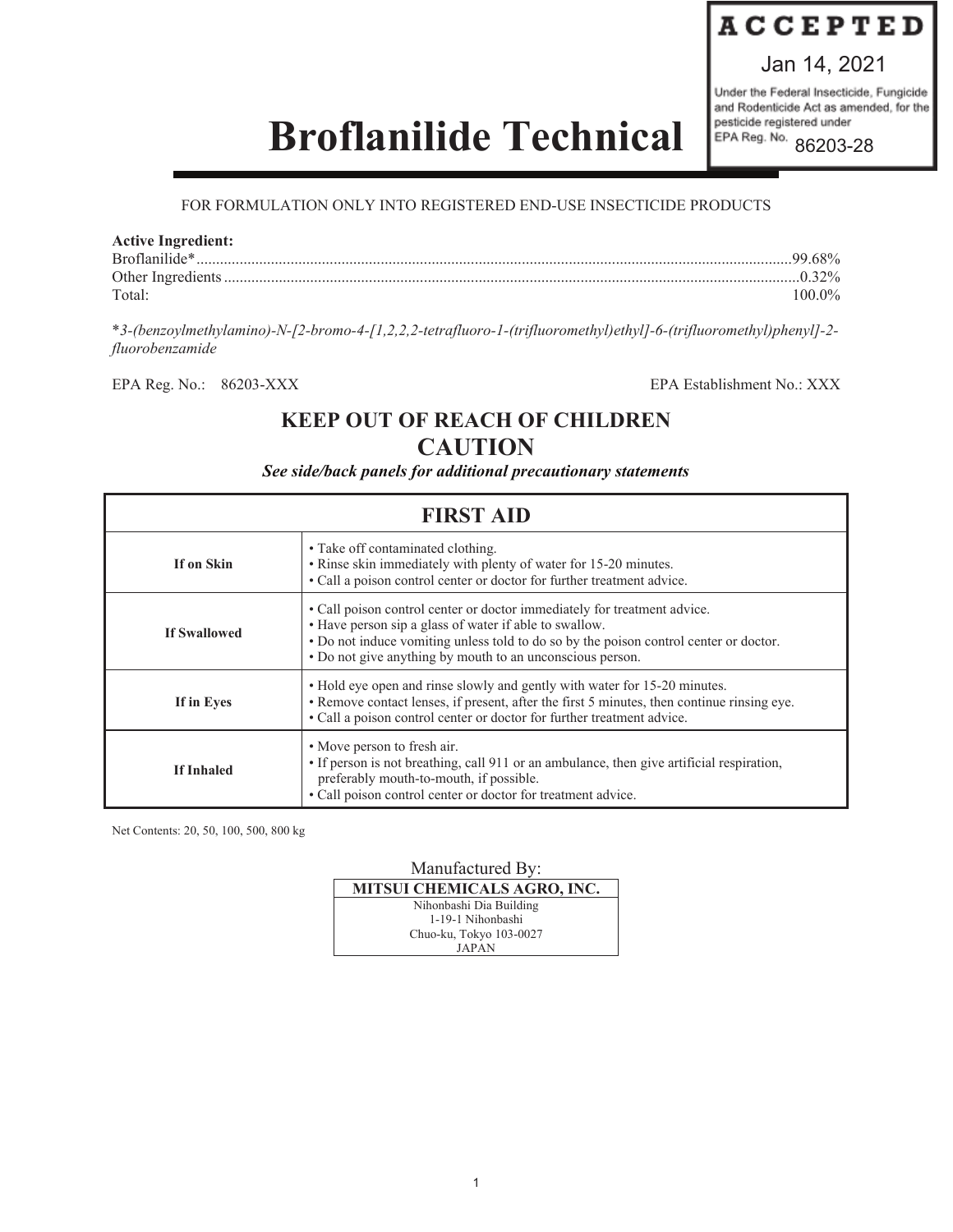# **PRECAUTIONARY STATEMENTS HAZARDS TO HUMANS AND DOMESTIC ANIMALS CAUTION**

Causes moderate eye irritation. Harmful if absorbed through skin, swallowed, or inhaled. Avoid contact with skin, eyes or clothing. Avoid breathing dust. Wash thoroughly with soap and water after handling and before eating, drinking, chewing gum, using tobacco, or using the toilet. Remove and wash contaminated clothing before reuse.

# **ENVIRONMENTAL HAZARDS**

This pesticide is toxic to aquatic and terrestrial invertebrates. Do not discharge effluent containing this product into lakes, streams, ponds, estuaries, oceans or other waters unless in accordance with the requirements of a National Pollutant Discharge Elimination System (NPDES) permit and the permitting authority has been notified in writing prior to discharge. Do not discharge effluent containing this product to sewer systems without previously notifying the local sewage treatment plant authority. For guidance, contact your State Water Board or Regional Office of the EPA.

# **DIRECTIONS FOR USE**

## **It is a violation of Federal law to use this product in a manner inconsistent with its labeling.**

This product may be used **only for formulation** into insecticides for 1) terrestrial food crops and crop groups: Corn, Tuberous and Corm Vegetables (Crop Subgroup 1C); Cereal Grains (Crop Group 15, except rice); amaranth grain; cañihua; chia; cram-cram; huauzontle; quinoa, grain; and spelt. 2) Non-crop uses: Food-handling establishments; indoor and outdoor residential and commercial as well as termiticide applications. 3) uses for which U.S. EPA has accepted the required data or citations of data that the formulator has submitted in support of registration; and 4) uses for experimental purposes that are in compliance with U.S. EPA requirements. Consult MCAG Inc. before using this product for formulating purposes. Each formulator is responsible for obtaining EPA registration for their end-use product(s). This product may be used to formulate products for any additional uses not listed on the technical label if the formulator, user group, or grower has complied with U.S. EPA data submission requirements regarding the support of such uses.

Formulators using this product are responsible for obtaining registration for their formulated products.

## **STORAGE AND DISPOSAL**

Do not contaminate water, food or feed by storage, disposal or cleaning of equipment.

**Pesticide Storage:** Keep pesticide in original container. Do not put concentrate or dilute into food or drink containers. Store in a cool dry place. Do not store diluted spray. For help with any spill, leak, fire or exposure involving this material, call day or night 1-800-CLEANUP.

**Pesticide Disposal:** Wastes resulting from the use of this product may be disposed of on site or at an approved waste disposal facility.

## **Container Handling:**

## **For nonrefillable containers the following text is used:**

Nonrefillable container. Do not reuse or refill this container. Completely empty bag into application equipment. Then offer for recycling if available or offer for reconditioning if appropriate or dispose of empty bag in a sanitary landfill or by incineration or, if allowed by state and local authorities, by burning. If burned stay out of smoke.

## **For refillable containers the following text is used:**

Refillable container. Refill this container with pesticide only. Do not reuse this container for any other purpose. Cleaning before refilling is the responsibility of the refiller. Cleaning the container before final disposal is the responsibility of the person disposing of the container.

To clean the container before final disposal, empty the remaining contents from this container into application equipment or mix tank. Fill the container about 10 percent full with water. Agitate vigorously or recirculate water with the pump for 2 minutes. Pour or pump the rinsate into application equipment or rinsate collection system. Repeat this rinsing procedure two more times.